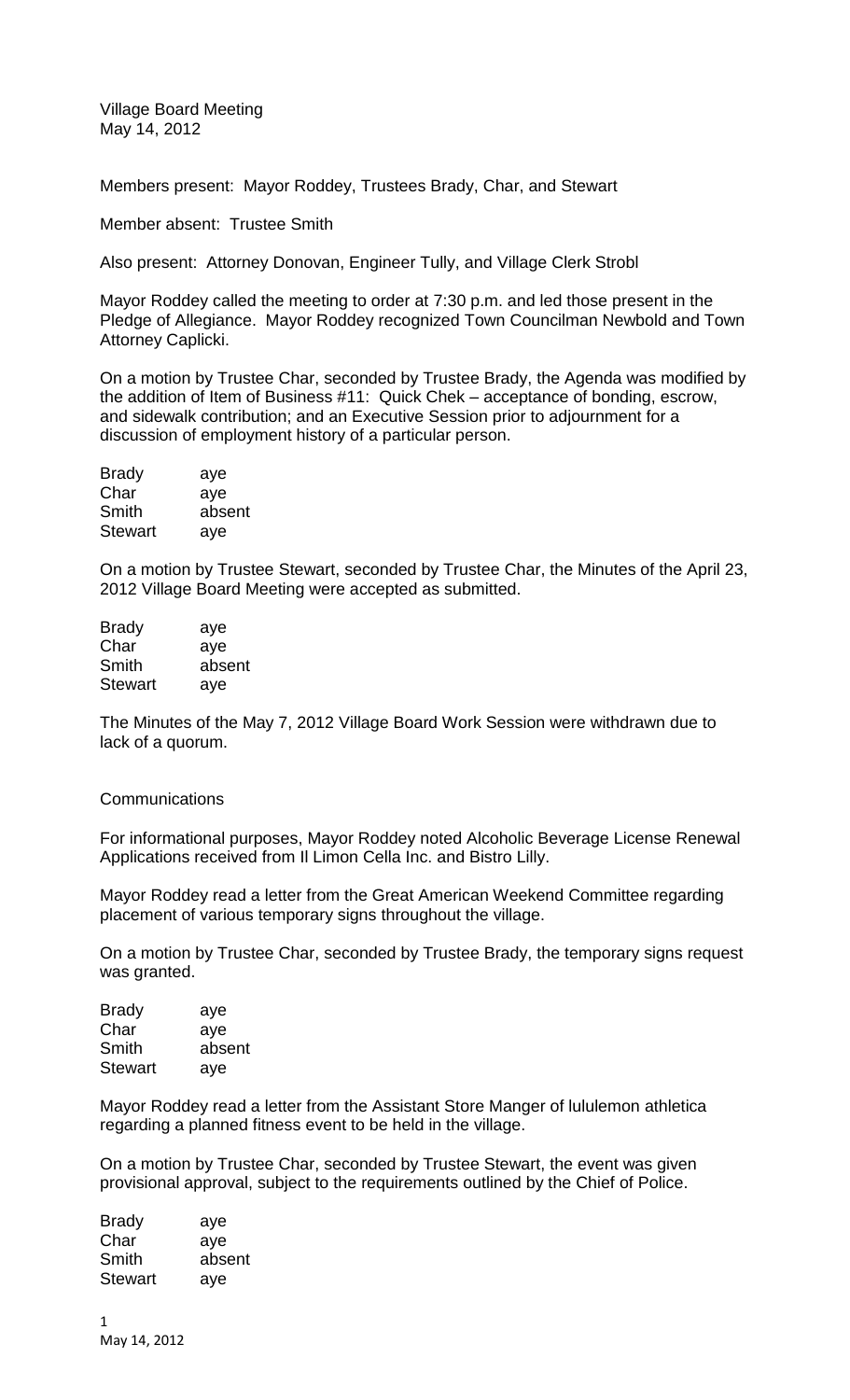#### Items of Business

On a motion by Trustee Brady, seconded by Trustee Stewart, bills as examined by members of the Board were approved in accordance with Abstract 2011/2012 number 25, check numbers 3335 through 3396, and wire transfers 17 and 18, in the amount of \$9,578,290.76.

| aye    |
|--------|
| aye    |
| absent |
| aye    |
|        |

On a motion by Trustee Brady, seconded by Trustee Char, Joshua Bell and Manuel A. Orellana are hereby authorized to attend the NYWEA seminar on Confined Space Awareness June 20, 2012, in Fishkill, NY. It is understood that the total cost of this training is \$80.00.

| <b>Brady</b>   | aye    |
|----------------|--------|
| Char           | aye    |
| Smith          | absent |
| <b>Stewart</b> | aye    |

On a motion by Trustee Brady, seconded by Trustee Char, Joshua Bell and Brian Ritchings are hereby authorized to attend the New York Rural Water Association's training session on June 6, 2012, in Fishkill, NY. It is understood that the total cost of this training is \$150.00, and that the NYS DOH/DEC will grant 6.0 contact hours toward recertification.

| <b>Brady</b> | aye    |
|--------------|--------|
| Char         | aye    |
| Smith        | absent |
| Stewart      | aye    |

On a motion by Trustee Char, seconded by Trustee Stewart, the following rates for current part-time employees will become effective June 1, 2012. These rates reflect a 4% increase.

| Court Officer       | 14.42 |
|---------------------|-------|
| <b>Dispatcher</b>   | 15.78 |
| Police Officer - PT | 21.51 |
| Clerk               | 14.56 |

| <b>Brady</b>   | aye    |
|----------------|--------|
| Char           | ave    |
| Smith          | absent |
| <b>Stewart</b> | aye    |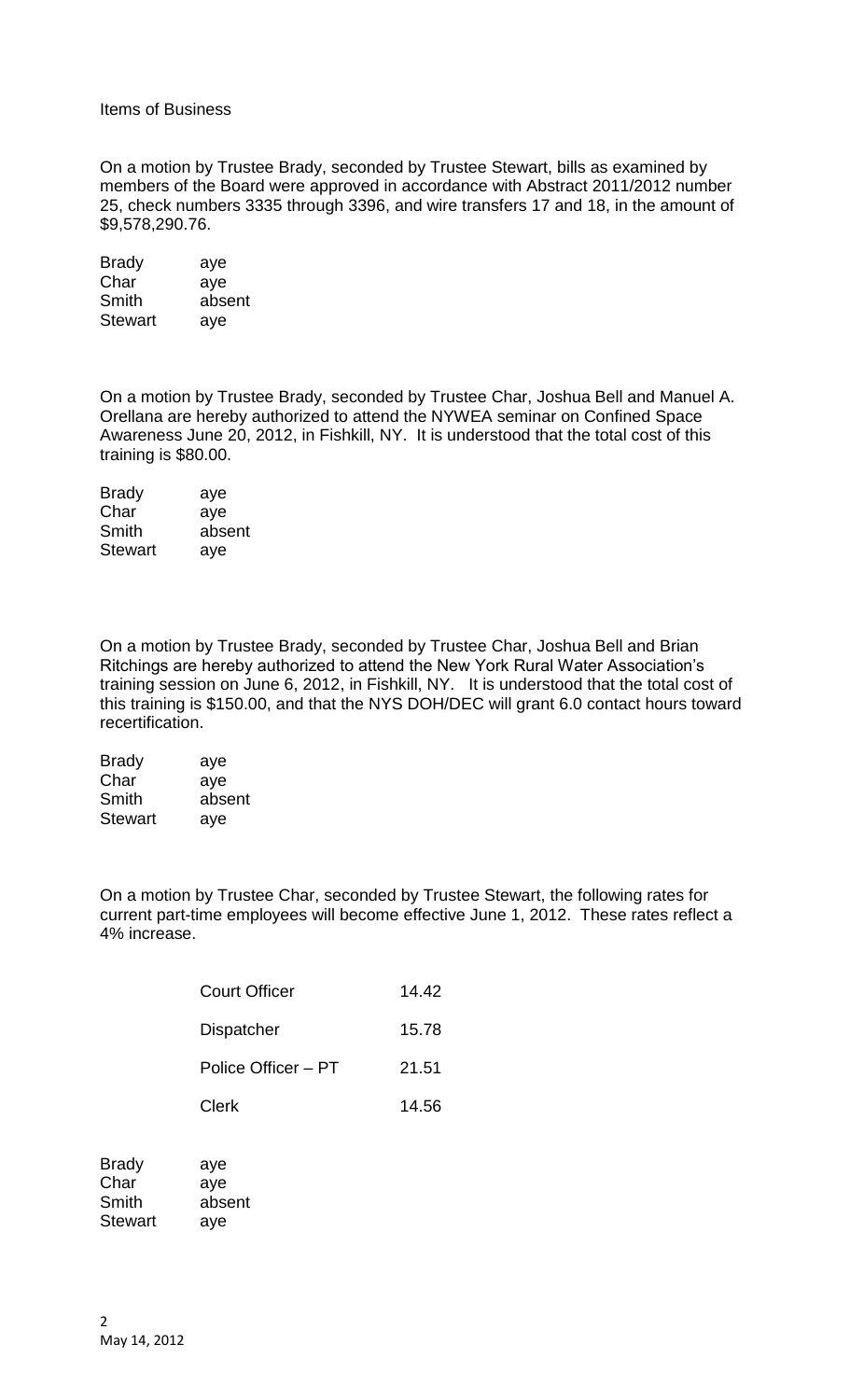Trustee Brady offered the following Resolution, and moved its adoption:

Resolved: \_\_\_\_\_\_\_\_, \_\_\_\_\_\_\_\_\_ and \_\_\_\_\_\_\_\_ are chosen to be the recipients of the Village of Goshen Scholarship for 2012. The total amount of \$3600.00 is to be divided equally.

The foregoing Resolution was seconded by Trustee Char. and a vote resulted as follows:

| <b>Brady</b>   | aye    |
|----------------|--------|
| Char           | ave    |
| Smith          | absent |
| <b>Stewart</b> | aye    |

Trustee Stewart moved the following, which was seconded by Trustee Brady:

**WHEREAS**, Eastgate Corporate Park, LLC has heretofore filed a proceeding in the Supreme Court of Orange County pursuant to Article 7 of the Real Property Tax Law seeking to contest the assessment imposed on their real property located at Coates Drive in the Village of Goshen, which property is designated on the tax map as Section 123, Block 1, Lots 5.1 and 5.2; and

**WHEREAS**, the duties of assessing real property in the Village for purposes of real property taxation are vested with the Assessor's office for the Town of Goshen; and

**WHEREAS**, the Town of Goshen and their Assessor have heretofore determined that it is in the best interests of all parties that the proceeding commenced by Eastgate Corporate Park, LLC, be settled and compromised; and

**WHEREAS**, the Village is in receipt of a Consent Judgment duly signed and approved by the attorneys representing the Town of Goshen, the attorneys representing the Petitioner and the Office of the Orange County Attorney which Consent Judgment has been approved by the Honorable Catherine M. Bartlett, Supreme Court Justice; and

**WHEREAS**, pursuant to the terms and provisions of said Consent Judgment the Village is obligated to refund certain tax amounts heretofore paid by Eastgate Corporate Park, LLC;

#### **NOW**, **THEREFORE**, it is hereby

**RESOLVED**, that pursuant to said Consent Judgment the Village Board hereby directs the Village Treasurer to issue a check in the amount of \$17,314.43, and to deliver the same to Eastgate Corporate Park, LLC as provided for in said Consent Judgment.

| <b>Brady</b>   | aye    |
|----------------|--------|
| Char           | aye    |
| Smith          | absent |
| <b>Stewart</b> | aye    |

Trustee Char moved the following, which was seconded by Trustee Stewart:

**WHEREAS**, 155 Orange, LLC, 157 Orange, LLC and Chester LeBaron has heretofore filed a proceeding in the Supreme Court of Orange County pursuant to Article 7 of the Real Property Tax Law seeking to contest the assessment imposed on their real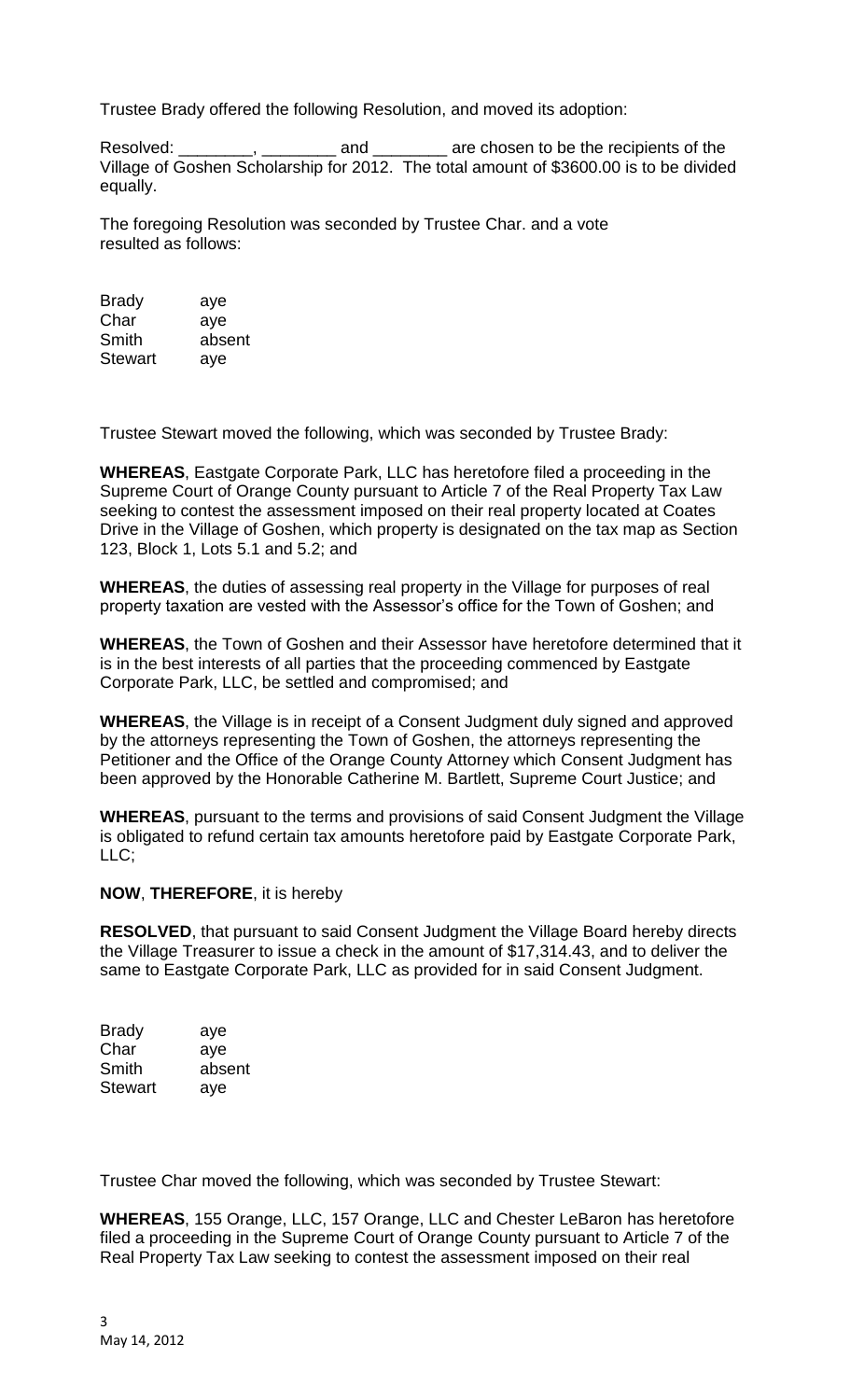property located at 65 Spring Street in the Village of Goshen, which property is designated on the tax map as Section 109, Block 2, Lots 4 and 5; and

**WHEREAS**, the duties of assessing real property in the Village for purposes of real property taxation are vested with the Assessor's office for the Town of Goshen; and

**WHEREAS**, the Town of Goshen and their Assessor have heretofore determined that it is in the best interests of all parties that the proceeding commenced by 155 Orange, LLC, 157 Orange, LLC and Chester LeBaron, be settled and compromised; and

**WHEREAS**, the Village is in receipt of a Consent Judgment duly signed and approved by the attorneys representing the Town of Goshen, the attorneys representing the Petitioner and the Office of the Orange County Attorney which Consent Judgment has been approved by the Honorable Catherine M. Bartlett, Supreme Court Justice; and

**WHEREAS**, pursuant to the terms and provisions of said Consent Judgment the Village is obligated to refund certain tax amounts heretofore paid by 155 Orange, LLC, 157 Orange, LLC and Chester LeBaron;

#### **NOW**, **THEREFORE**, it is hereby

**RESOLVED**, that pursuant to said Consent Judgment the Village Board hereby directs the Village Treasurer to issue a check in the amount of \$852.69, and to deliver the same to 155 Orange, LLC, 157 Orange, LLC and Chester LeBaron as provided for in said Consent Judgment.

| aye    |
|--------|
| ave    |
| absent |
| aye    |
|        |

**RESOLUTION OF THE BOARD OF TRUSTEES OF THE VILLAGE OF GOSHEN DECLARING ITSELF LEAD AGENCY AND ISSUING A NEGATIVE DECLARATION PURSUANT TO THE STATE ENVIRONMENTAL QUALITY REVIEW ACT IN CONNECTION WITH THE PROVISION OF WASTE WATER TREATMENT SERVICES TO THE ORANGE COUNTY DEPARTMENT OF PUBLIC WORKS FACILITY LOCATED AT 2455-2459 ROUTE 17M, GOSHEN, NEW YORK IN THE TOWN OF GOSHEN.** 

WHEREAS, the Village provides municipal waste water treatment services for

improved properties located in the Village and further provides waste water treatment

services for certain improved properties outside the Village of Goshen pursuant to

written agreements authorized by the applicable provisions of the General Municipal

Law; and

WHEREAS, the Village has agreed to provide sewer services to the County of

Orange as an Out-of-Village User; and

WHEREAS, the Village's proposed action of entering into a contract for waste

water treatment services is an action which is subject to the New York State

Environmental Review Act ("SEQRA"); and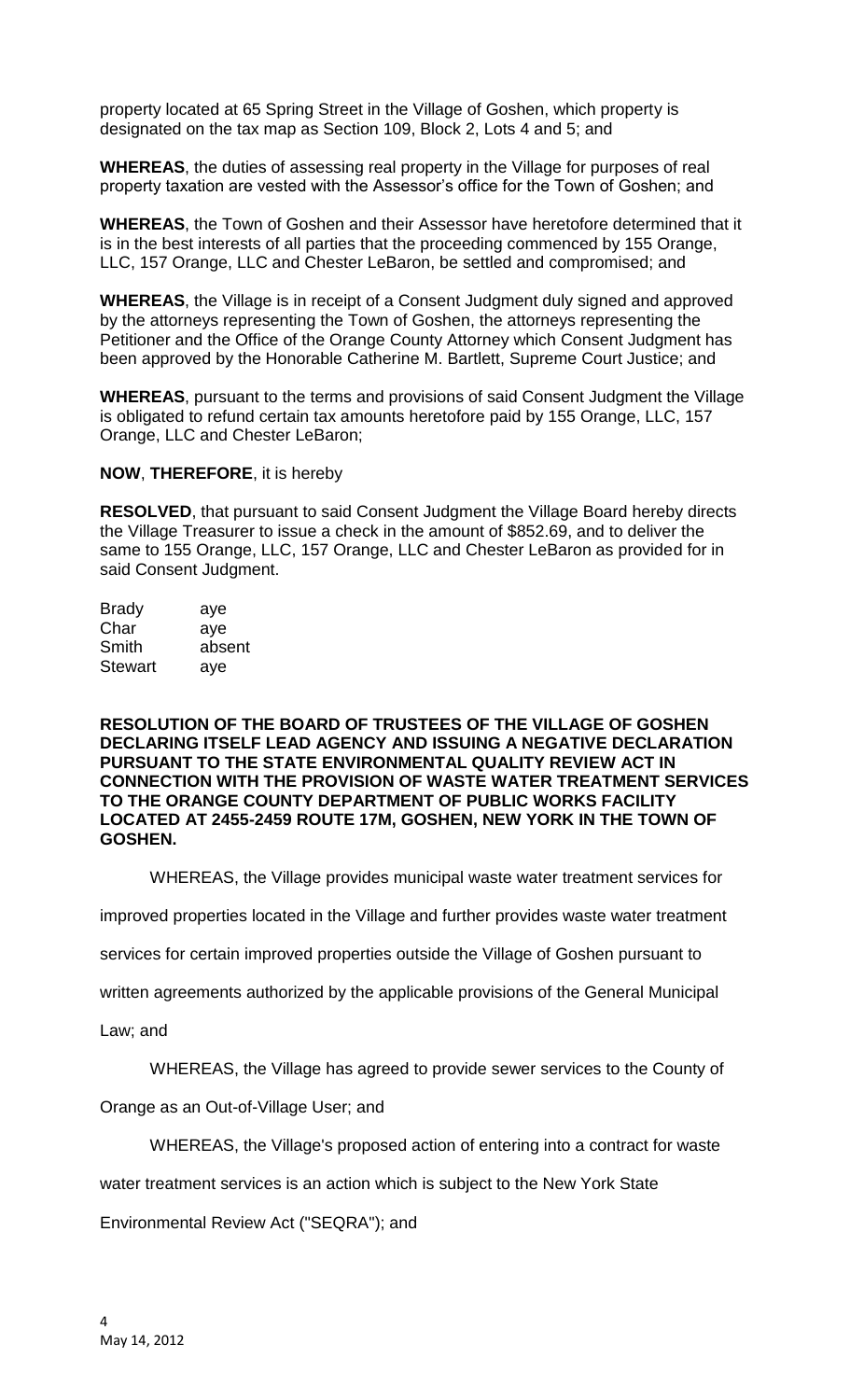WHEREAS, the Village has before it a completed draft Environmental

Assessment Form ("EAF") in regard to the proposed action;

NOW, THEREFORE, BE IT RESOLVED as follows:

- 1. That the Mayor is hereby authorized to sign the completed EAF, and
- 2. That the proposed action is an Unlisted Action;
- 3. That the Village Board, after due consideration of all the facts and

circumstances in this matter does hereby adopt the annexed Negative Declaration.

On a motion made by Trustee Brady, seconded by Trustee Stewart, the

resolution was adopted by a vote of 3 ayes and 0 nays with 0 abstentions.

# **SEQRA NEGATIVE DECLARATION**

## **Notice Of Determination Of Non-Significance**

Lead Agency: Village of Goshen Village Board 276 Main Street Goshen, New York 10924

Date: May 14, 2012

This notice is issued pursuant to Part 617 of the implementing regulations pertaining to Article 8 (State Environmental Quality Review) of the Environmental Conservation Law. The lead agency has determined that the proposed action described will not have a significant effect on the environment.

Title of Action: Provision of Municipal Waste Water Treatment Services to an Outof- Village User.

SEQRA Status: Unlisted

Description of Action: The Village is agreeing to provide waste water treatment services to an **Out-of-Village User**.

Location: 2455-2459 Route 17M, Goshen, New York

Reasons Supporting This Determination:

The Village of Goshen recently completed construction of completely upgraded, state of the art, waste water treatment facility. The Village engineer will certify that the plant has sufficient capacity to process the additional flow to the plant taking into account the current and future sewer needs of property located in the Village of Goshen. Utilization of this facility represents a substantial environmental improvement over the use of septic or leaching systems such as were in place at the County Department of Works facility. Moreover, the facility that will be connected to the Village waste water treatment plant is in close proximity to the plant thereby eliminating the need for any costly improvements such as pumping stations to gain access to the plant. Lastly, the Village believes that it is in the overall public interest to facilitate additional hook-ups to the Village waste water treatment plant, provided the Village Engineer certifies that the additional hook-ups do not overburden the existing plant and provided further that the existing facility has remaining capacity available to those properties situate in the Village which are yet to be developed, as additional users will bring revenue into the overall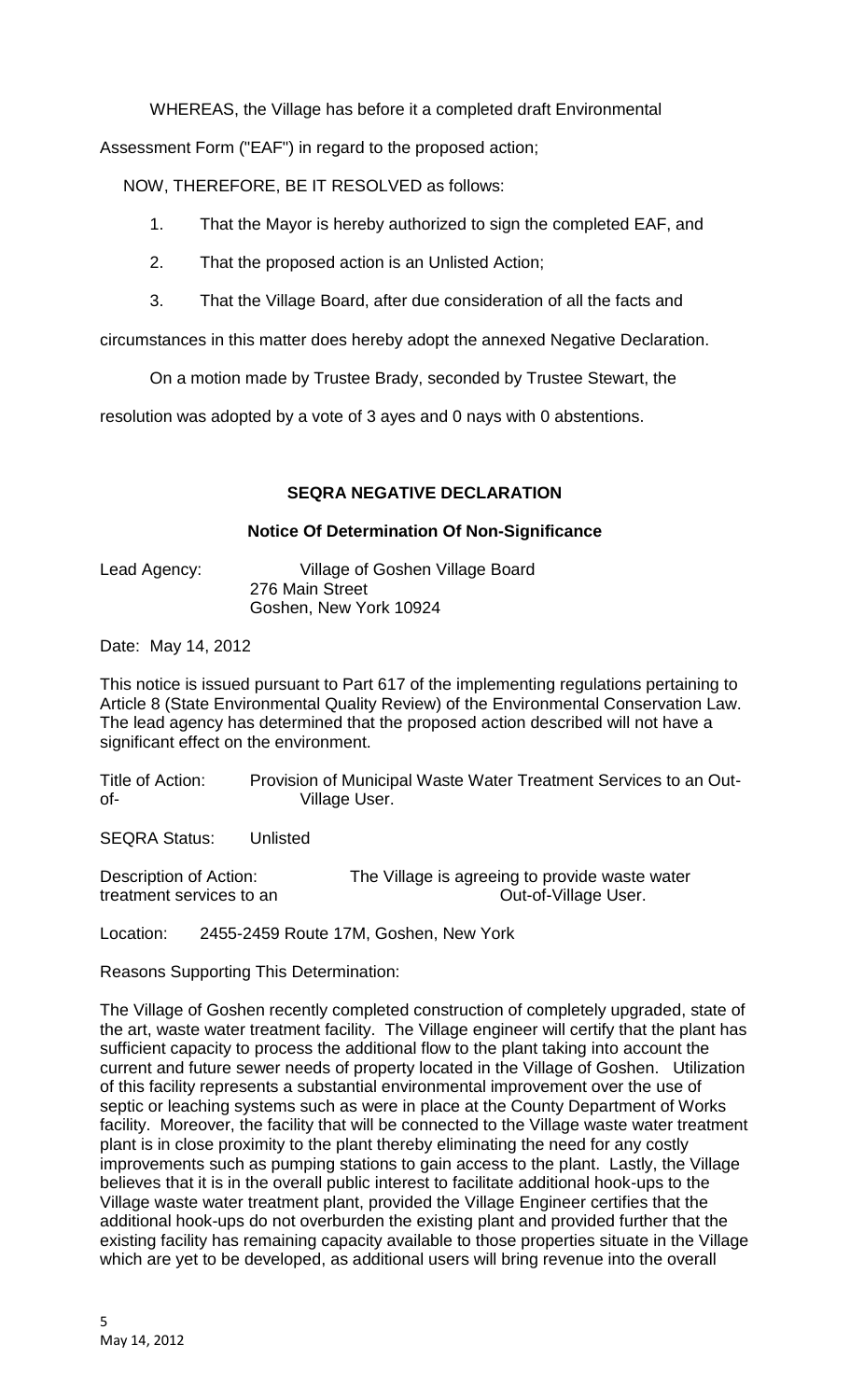operation, maintenance and debt service of the waste water treatment facilities so as to reduce overall cost to the Village rate payers.

The following was moved by Trustee Brady, and seconded by Trustee Char:

WHEREAS, as part of a statewide effort to update its wetland maps and extend its jurisdiction, the New York State Department of Environmental Conservation (DEC) is finalizing new wetland maps for all of Orange County, and portions of Ulster and Sullivan Counties; and

WHEREAS, the new maps will increase the size of DEC's regulated wetlands in Orange County by an additional 16,000 acres, and in Ulster County by 4,000 acres. DEC has stated that the new maps will have at least a 50% increase in wetlands under the DEC's jurisdiction; and

WHEREAS, this amount does not include the acreage constrained by the 100 foot regulated buffer. The addition of the buffer acreage will significantly increase the amount of land subject to DEC jurisdiction; and

WHEREAS, the majority of these wetland areas are already regulated and protected by the U.S. Army Corps of Engineers (USACOE); and

WHEREAS, by law, the DEC can only impose a 100-foot buffer around wetlands that are 12.4 acres in size or larger, unless the DEC deems the wetland to be a resource of unusual local importance; and

WHEREAS, the new maps increase DEC's jurisdiction by including wetlands that are already regulated by the USACOE; and

WHEREAS, the new maps will affect businesses, landowners and municipalities alike; and

WHEREAS, upon publication, the new DEC maps will likely be extremely controversial, costly and detrimental to the economic recovery in Orange County; and

WHEREAS, there is a better way for New York to protect its valuable wetland resources without unduly burdening economic development. New York could assume the Section 404 Permit Program from the USACOE, as fourteen other states have already done. The wetlands that DEC wishes to regulate are already regulated by the USACOE, and anyone proposing to disturb them must apply to both the USACOE and the DEC. This process is not only duplicative and time-consuming, it can also result in conflicting requirements imposed by either agency; and

WHEREAS, there would be several benefits should New York assume the 404 Permit Program, including:

- $\bullet$ The maps would no longer be needed, as the 404 Permit Program regulates wetlands based on actual field conditions -- not on maps that are prone to inaccuracies and staleness over time.
- Although New York would not need to spend the time, effort and money  $\bullet$ on maintaining maps, the wetlands would still be protected through the existing USACOE permit process, which would be taken over by the DEC.
- Applicants would only need to apply to the DEC not both the DEC and  $\bullet$ the USACOE; and

WHEREAS, this is a matter of significant concern to the Village of Goshen and its citizens;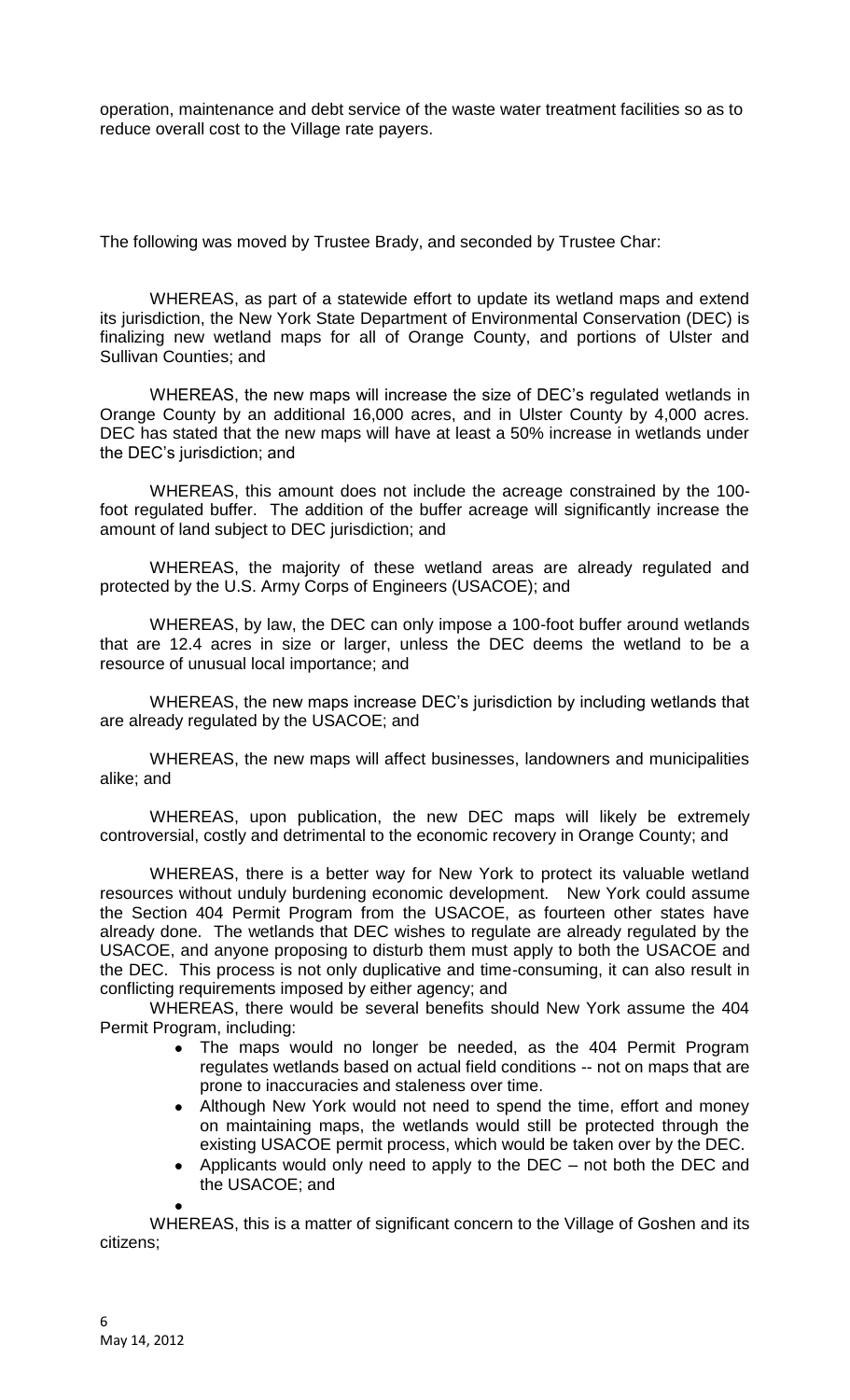NOW, THEREFORE, the Village Board of the Village of Goshen does hereby express its unanimous opposition to the new DEC maps and urges, instead, that New York assume the federal 404 program, and further directs that a copy of this resolution be transmitted to Governor Andrew M. Cuomo for his consideration.

| <b>Trustee Brady</b>   | aye    |
|------------------------|--------|
| <b>Trustee Char</b>    | ave    |
| <b>Trustee Smith</b>   | absent |
| <b>Trustee Stewart</b> | aye    |

### **RESOLUTION OF THE BOARD OF TRUSTEES OF THE VILLAGE OF GOSHEN DECLARING ITSELF LEAD AGENCY AND ISSUING A NEGATIVE DECLARATION PURSUANT TO THE STATE ENVIRONMENTAL QUALITY REVIEW ACT IN CONNECTION WITH THE PROVISION OF WASTE WATER TREATMENT SERVICES TO THE HERITAGE ESTATES SINGLE-FAMILY RESIDENTIAL SUBDVISION IN THE TOWN OF GOSHEN.**

WHEREAS, the Village provides municipal waste water treatment services for the residents of the Village and further provides waste water treatment services for certain residents outside the Village of Goshen pursuant to written agreements authorized by the applicable provisions of the General Municipal Law; and

WHEREAS, the Village has agreed to provide sewer services to an Out-of-Village User known as "Heritage Estates" which is a 75 lot single-family residential home subdivision which will be located within the boundaries of the expanded sewer district in the Town of Goshen known as "Sewer District #1 (Hambletonian Park Sewer District); and

WHEREAS, the Heritage Estates subdivision generally, and the use of the Village waste water treatment facility specifically, have been heretofore fully analyzed and studied during the full environmental review, culminating in a findings Statement adopted by the Town of Goshen Planning Board; and

WHEREAS, the Village's proposed action of entering into a contract for waste water treatment services is an action which is subject to the New York State Environmental Review Act ("SEQRA"); and

WHEREAS, the Village has before it a completed draft Environmental Assessment Form ("EAF") in regard to the proposed action;

NOW, THEREFORE, BE IT RESOLVED as follows:

1. That the Mayor is hereby authorized to sign the completed EAF, and

2. That the proposed action is an Unlisted Action;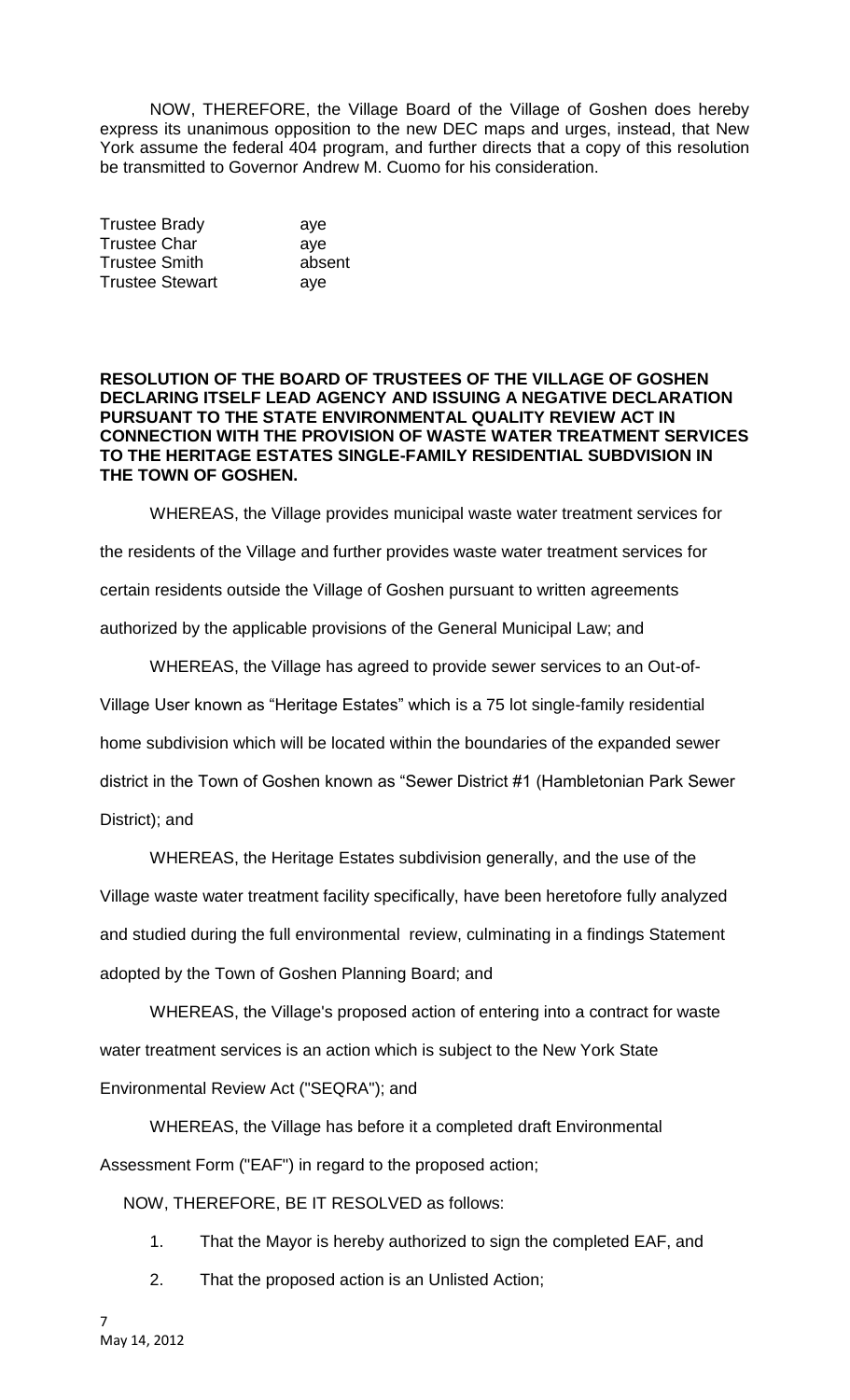3. That the Village Board, after due consideration of all the facts and

circumstances in this matter does hereby adopt the annexed Negative Declaration.

On a motion made by Trustee Char, seconded by Trustee Brady, the resolution

was adopted by a vote of 3 ayes and 0 nays with 0 abstentions.

# **SEQRA NEGATIVE DECLARATION**

## **Notice Of Determination Of Non-Significance**

Lead Agency: Village of Goshen Village Board 276 Main Street Goshen, New York 10924

Date: May 14, 2012

This notice is issued pursuant to Part 617 of the implementing regulations pertaining to Article 8 (State Environmental Quality Review) of the Environmental Conservation Law. The lead agency has determined that the proposed action described will not have a significant effect on the environment.

Title of Action: Provision of Municipal Waste Water Treatment Services to an Outof- Village User.

SEQRA Status: Unlisted

Description of Action: The Village is agreeing to provide waste water treatment services to an **Out-of-Village User**.

Location: North side of Old Chester Road, Goshen, New York

Reasons Supporting This Determination:

The Village of Goshen recently completed construction of completely upgraded, state of the art, waste water treatment facility. The Village engineer will certify that the plant has sufficient capacity to process the additional flow to the plant taking into account the current and future sewer needs of property located in the Village of Goshen. Utilization of this facility represents a substantial environmental improvement over the use of multiple, smaller, sewer treatment plants to treat only limited areas. The Village finds that it is in the overall public interest to facilitate additional hook-ups to the Village waste water treatment plant, provided the Village Engineer certifies that the additional hook-ups do not overburden the existing plant and provided further that the existing facility has remaining capacity available to those properties situate in the Village which are yet to be developed, as additional users will bring revenue into the overall operation, maintenance and debt service of the waste water treatment facilities so as to reduce overall cost to the Village rate payers. Lastly, the recently signed inter-municipal agreement between the Village and Town of Goshen envisioned the expansion of the Hambeltonian Park Sewer District and the utilization of the Village waste water treatment facility to accommodate the waste water disposal needs of the Heritage Estates subdivision.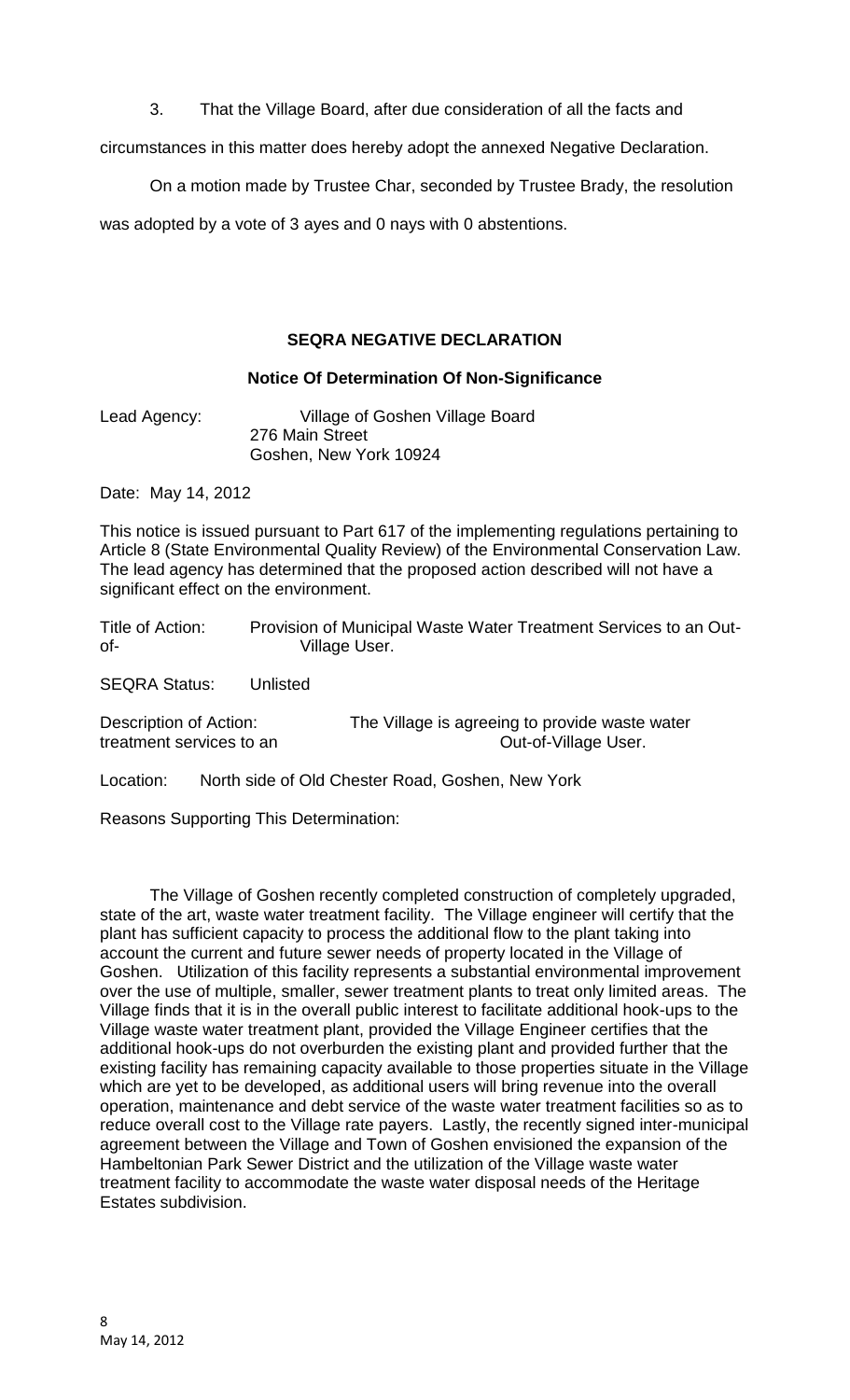The following was moved by Trustee Stewart, and seconded by Trustee Char:

**WHEREAS**, the Village of Goshen is the owner and operator of a municipal waste water treatment facility; and

**WHEREAS,** the Village Engineer has heretofore confirmed that the Village presently has capacity in the Village waste water treatment facility to accommodate both the present and future needs of the Village of Goshen and to further provide capacity to a limited number of users outside of the Village; and

**WHEREAS**, the owners/developers of a certain single-family residential subdivision known as "Heritage Estates," located wholly within the Town of Goshen and consisting of 75 proposed new single-family homes have requested that the Village of Goshen provide waste water treatment services to this subdivision as an "Out-of-Village User"; and

**WHEREAS,** the Heritage Estates project was the subject of a full Environmental review pursuant to the State Environmental Quality Review Act ("SEQRA") and a full Findings Statement was adopted that fully studied and analyzed the use of the Village waste water treatment plant by the Heritage subdivision; and

**WHEREAS**, Heritage Estates has received Conditional Final Subdivision Approval from the Town of Goshen Planning Board allowing for the creation of 75 single-family residential homes on the property therein described; and

**WHEREAS**, the Village of Goshen and the Town of Goshen have heretofore entered into an Intermunicipal Sewer service Agreement, dated December 13, 2011, wherein and whereby the Village of Goshen has agreed to provide waste water treatment services to certain residential properties located wholly within the Town of Goshen; and

**WHEREAS**, said Intermunicipal Agreement allows for additional users to gain access to the village plant under certain circumstances set forth in the Intermunicipal Agreement; and

**WHEREAS**, Heritage Estates is proposed to be located within an expansion to a sewer district known as "Town of Goshen Sewer District #1 (Hambletonian Park Sewer District)"; and

**WHEREAS**, pursuant to the terms, provisions and conditions of said Intermunicipal Agreement, approval of the Town shall be required prior to the Village providing waste water treatment services to the Heritage Estates Subdivision; and

**WHEREAS**, the Village believes that it is in the overall public interest to facilitate additional hook-ups to the Village waste water treatment plant, provided the Village Engineer certifies that the additional hook-ups do not overburden the existing plant and provided that the existing facility has remaining capacity available to those properties situate in the Village which are yet to be developed, as additional users will bring revenue into the overall operation, maintenance and debt service of the waste water treatment facilities so as to reduce overall cost to the Village rate payers;

# **NOW**, **THEREFORE**, it is hereby

**RESOLVED**, that the Village hereby agrees to provide waste water treatment services to the Heritage Estates single-family residential subdivision, as part of the expanded Hambletonian Park Sewer District, subject to the following conditions:

1.) Satisfaction of any and all conditions imposed by the Town of Goshen Planning Board and/or the Town of Goshen Town Board that are conditions precedent to the issuance of any building permits;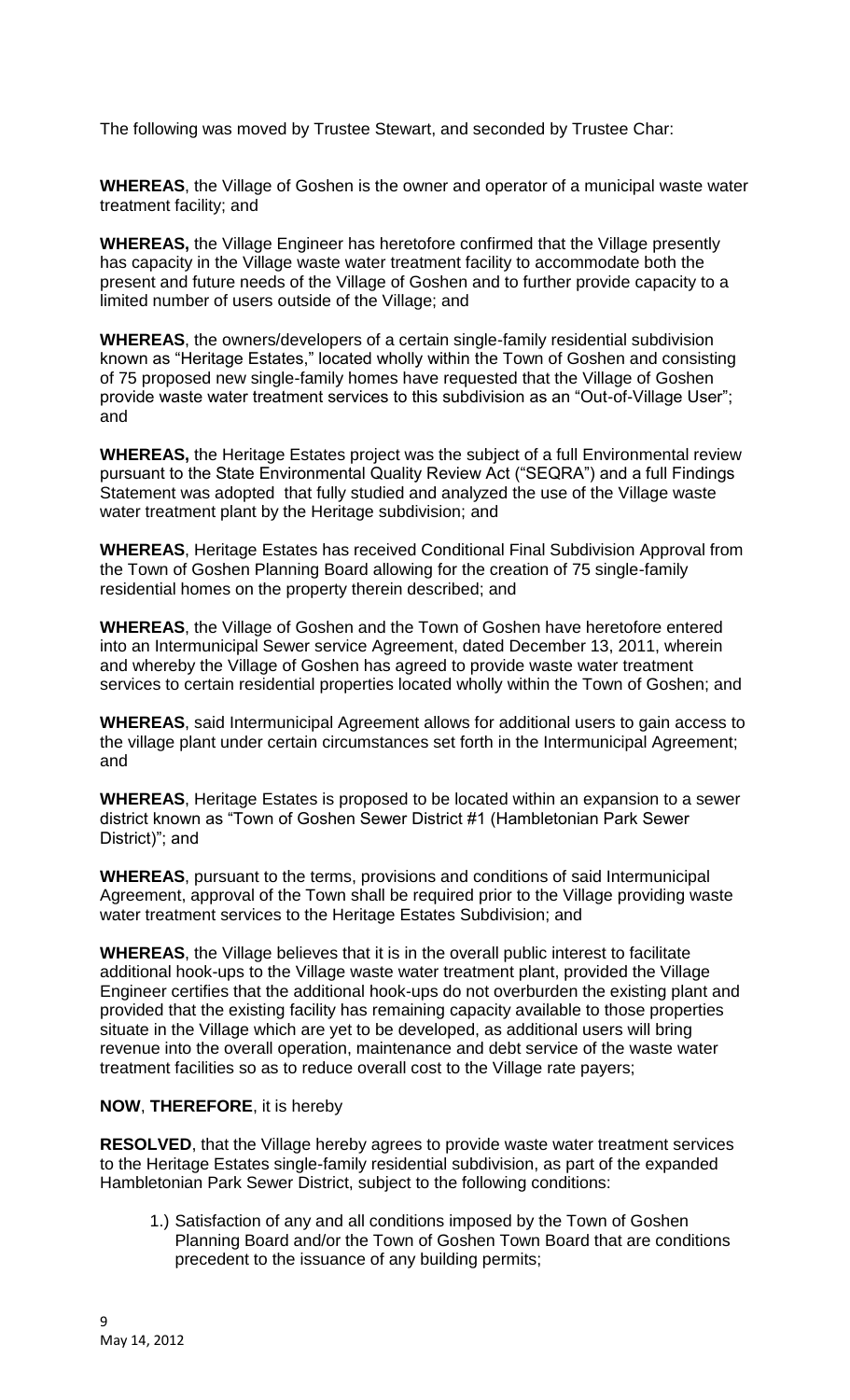- 2.) Final certification from the Village Engineer that there is sufficient capacity in the Village waste water treatment plant to accommodate both the current and anticipated needs of the Village of Goshen as well as accommodate the needs of the Heritage Estates single-family residential subdivision;
- 3.) Payment of certain fees to the Village of Goshen which fees are equal to the amount of \$2,500.00 per lot for each lot in the Heritage Estates Subdivision which fees shall be paid as follows: \$1,000.00 for each lot shall be paid at the time of subdivision map filing and \$1,500.00 shall be paid to the Village of Goshen at the time of application for a building permit for each single-family residential dwelling in the Town of Goshen.

*Upon a roll call vote with 3 Trustees voting in favor and 0 Trustees voting against the foregoing Resolution was duly adopted.*

Engineer Tully explained a letter from his firm which outlined the bonding, escrow, and sidewalk costs as listed in the Final Site Plan Resolution issued by the Village Planning Board for the Quick Chek project.

Trustee Char moved, and Trustee Stewart seconded that the Village Board establish the following: a Landscape Performance Guarantee in the amount of \$122,293.75 and Project Restoration Security in the amount of \$20,000.00, both in a form satisfactory to the Village Attorney; Escrow for construction inspection of non-public improvements in the amount of \$5,000.00. Further, the Mayor is authorized to sign the developer's agreement for receipt of sidewalk construction funds in the amount of \$46,700.00.

| <b>Brady</b>   | aye    |
|----------------|--------|
| Char           | aye    |
| Smith          | absent |
| <b>Stewart</b> | aye    |

#### Mayor/Trustee Comments

Trustee Brady reported that on April  $25<sup>th</sup>$  a 6" water main was repaired on Montgomery Street, and that the reservoir is currently – 4". He also noted that he and Mayor Roddey had attended the recent NYCOM conference, which he found very helpful.

Trustee Stewart reported the following major activities of the Department of Public Works: Spring clean up week has been completed and ran smoothly; the DPW assisted in the demolition and clean-up of the water tower at Salesian Park; crews have mulched in all of the parks; catch basins are being cleaned out; parking meters have been emptied; and parking meter posts have been painted in the downtown area.

Trustee Char noted that the Memorial Day Parade will step off at 11:00 a.m. from the County Government Center on Monday, May 28<sup>th</sup>.

Mayor Roddey offered thanks to the members of the Village of Goshen Bicentennial Committee who had held their Legacy Project Presentation prior to the meeting. He noted the wonderful "Walking Tour Map of Historic Goshen" which has been installed in the village green, and the fact that the balance of the Bicentennial proceeds has been donated to Goshen Restoration and will be used for the Harriman fountain restoration.